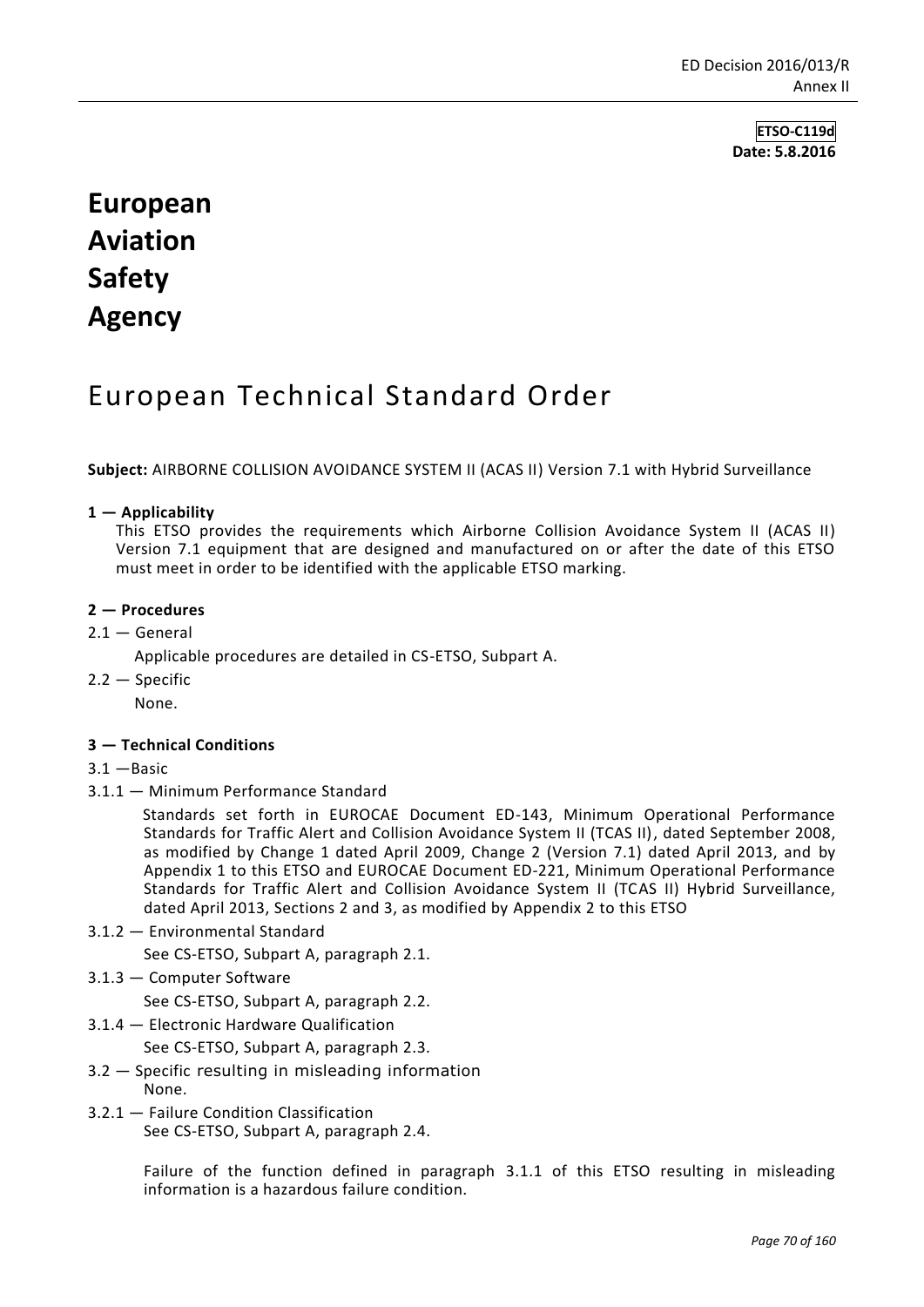## **ETSO-C119d**

Failure of the function defined in paragraph 3.1.1 of this ETSO resulting in loss of function is a minor failure condition.

## **4 — Marking**

## 4.1 — General

Marking as detailed in CS-ETSO, Subpart A, paragraph 1.2.

4.2 — Specific

None.

**5 — Availability of Referenced Document**

See CS-ETSO, Subpart A, paragraph 3.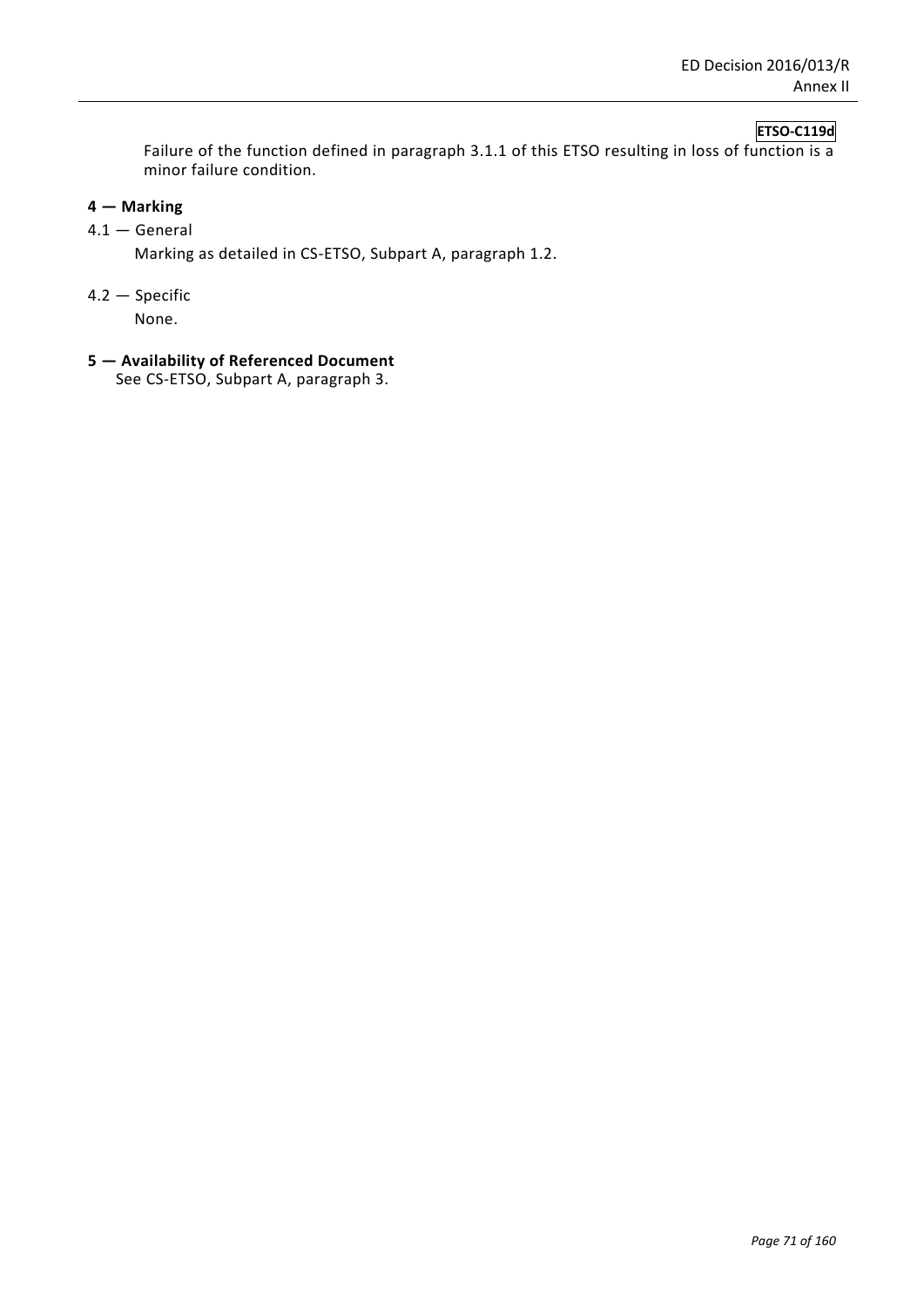#### **APPENDIX 1**

#### **TRAFFIC ALERT AND COLLISION AVOIDANCE SYSTEM II (TCAS II) VERSION 7.1**

#### **AMENDMENT TO EUROCAE ED-143 CHANGE 2 REQUIREMENTS**

This Appendix lists EASA modification to MPS for Traffic Alert And Collision Avoidance System (TCAS) Airborne Equipment, TCAS II Change 2, dated April 2013.

When own ship is on the ground, clarification is required to allow the system to limit the output of TCAS intruders to the display to those within 3 000 feet of own altitude. In lieu of section '2.2.2 System Performance' of EUROCAE ED-143 Change 2, substitute the following:

#### **2.2.2 System Performance**

**Note:** *When operating within the maximum aircraft transponder population and electromagnetic*  interference levels defined in subparagraph 2.2.1.2, TCAS II will provide a level of *performance for active surveillance of targets-of-interest that will support the requirements for generation of collision advisory information.*

*Specifically, TCAS II will generate a surveillance track in range and altitude on a target-ofinterest at the range and with the track probability and range accuracy specified below. This is to ensure that a correct resolution advisory can be issued in time for the pilot to maintain adequate vertical separation at closest-point-of-approach.*

*TCAS II will also generate, whenever possible, a surveillance track in range and altitude on a target-of-interest at the range and with the track probability and range accuracy specified below such that a correct traffic advisory can be issued as a precursor to the resolution advisory.*

*In addition to the surveillance requirements to support generation of resolution and traffic advisories, TCAS II will display the range and, if available, the altitude and bearing position information on targets that generate advisories. The bearing position information will be generated according to the accuracy requirement specified below.*

*TCAS II will also generate for display, whenever possible, surveillance range, altitude and bearing position information on Mode C and Mode S aircraft that are within the range specified below and within ± 10 000 ft altitude relative to TCAS II when airborne, and within ± 3 000 ft altitude relative to TCAS II when on the ground.*

*It is acceptable to limit the output of TCAS intruders to the display to those within 3 000 feet of own altitude when own aircraft is on the ground. This is permitted (but not required) so that the altitude surveillance volume for TCAS Mode C intruders can be consistent with the Mode S surveillance altitude limits modified in EUROCAE ED-143 Change 2 (section 2.2.4.6.2.2.1). This allowance to limit the display to ± 3 000 feet does not modify surveillance altitude volumes which are defined in EUROCAE ED-143, section 2.2.4.6.*

*The system shall use the definition of on-ground as defined in EUROCAE ED-143, Volume II, 2.1.14. Alternatively, the system may use the definition of 'operating on Surface' in EUROCAE ED-221, section 2.2.8, for on-ground.*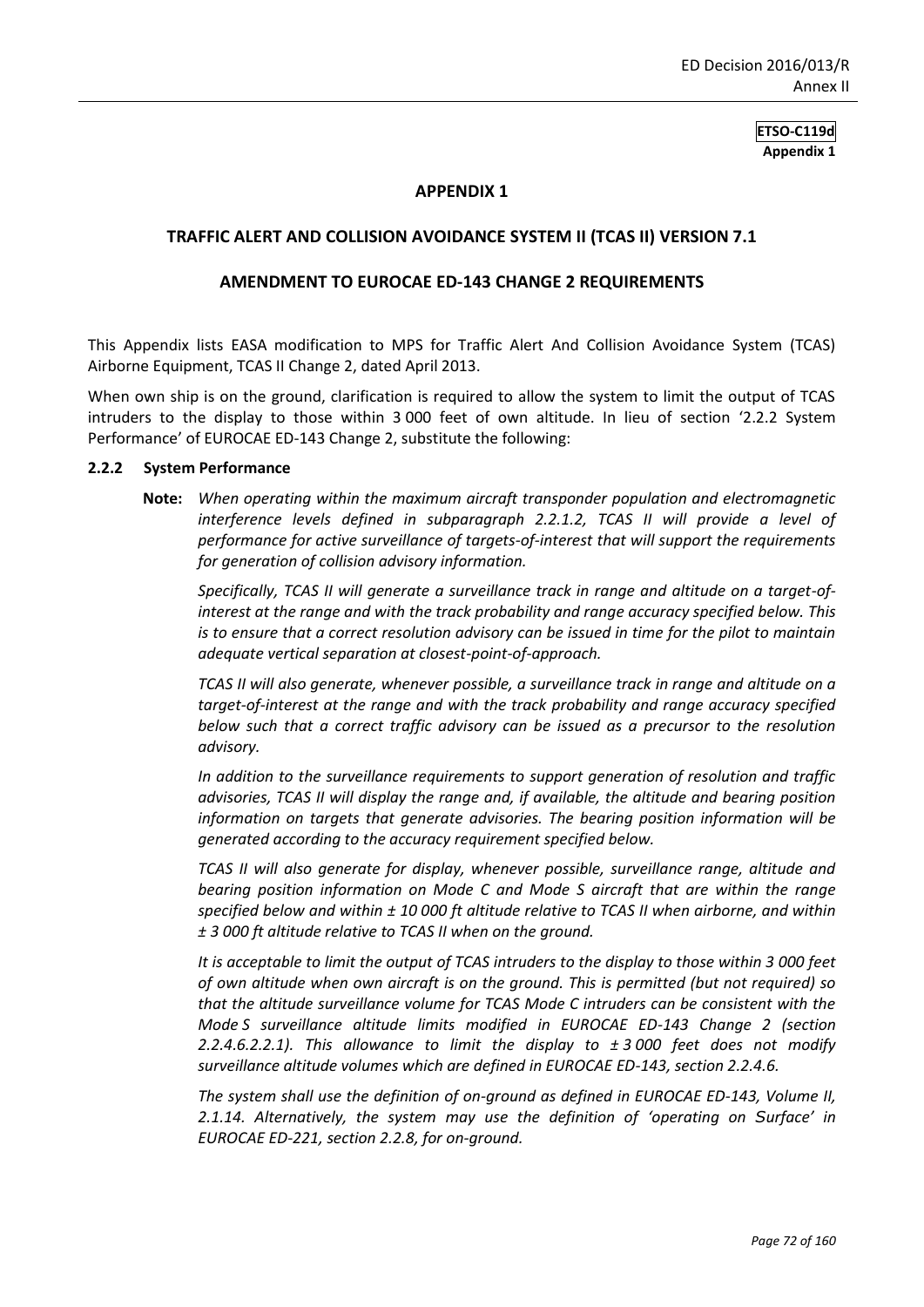#### **APPENDIX 2**

#### **TRAFFIC ALERT AND COLLISION AVOIDANCE SYSTEM II (TCAS II) VERSION 7.1**

#### **HYBRID SURVEILLANCE**

#### **AMENDMENT TO EUROCAE ED-221 REQUIREMENTS**

This Appendix lists EASA modification to MPS for Traffic Alert and Collision Avoidance System II (TCAS II) Hybrid Surveillance, dated April 2013.

Text from EUROCAE ED-221 is provided here as needed to provide context. Text to be added is underlined. Text to be removed is lined through.

1 To ensure proper revalidation when own aircraft is operating on the surface, in the first paragraph of EUROCAE ED-221, section 2.2.7.5 'Revalidation', insert the following new underlined text:

An established track that is under hybrid surveillance (per §2.2.7.1) **shall** be subject to revalidation. If a track under hybrid surveillance does not satisfy the first (altitude) condition of §2.2.6.1.4, it **shall** be subject to revalidation every 60th surveillance update interval; if it satisfies the first and second (altitude and range) conditions of §2.2.6.1.4 but not the third (airborne) condition, it shall be subject to revalidation every 10th surveillance update interval; if it satisfies the first condition of §2.2.6.1.4 but not the second (range) condition, it **shall** be subject to revalidation at intervals calculated according to the following procedure. The revalidation interval *t* **shall** be calculated at the time of the initial successful validation and at the time of each successful revalidation. It **shall** be used as the number of surveillance update intervals until the next revalidation attempt.

1.2 Because there is a requirement specifying creation of information which is never used, in EUROCAE ED-221, section 2.2.11 'Interface to the CAS Logic', delete existing lined through text from the first paragraph as follows:

Position data for tracks under passive surveillance may be provided to the CAS logic via the interface specified in Ref. A, §2.2.4.8.1. If this is done, information **shall** be provided in addition to that required in Ref. A, §2.2.4.8.l(a) to distinguish a position report that resulted from a passive reception of an Airborne Position Message from one that resulted from an active interrogation.

- 1.3 Tests 2, 3a and 3b specified in EUROCAE ED-221, section 2.4.2.5 'Verification of Acquisition and Maintenance of Established Tracks Using Active Surveillance' (§2.2.6), do not need to be performed as their expected results are incorrect. Test coverage of the input conditions associated with those tests is provided, in aggregate, by other existing tests in EUROCAE ED-221.
- 1.4 A new Test 11a is required in addition to the existing Test 11 specified in EUROCAE ED-221, section 2.4.2.6 'Verification of Maintenance of Established Tracks using Passive Surveillance' (§2.2.7). This new test is to verify the revalidation rate when own aircraft is operating on the surface. Perform this new test in addition to the existing Test 11; the new test does not replace Test 11. Insert the following new underlined text after existing Test 11: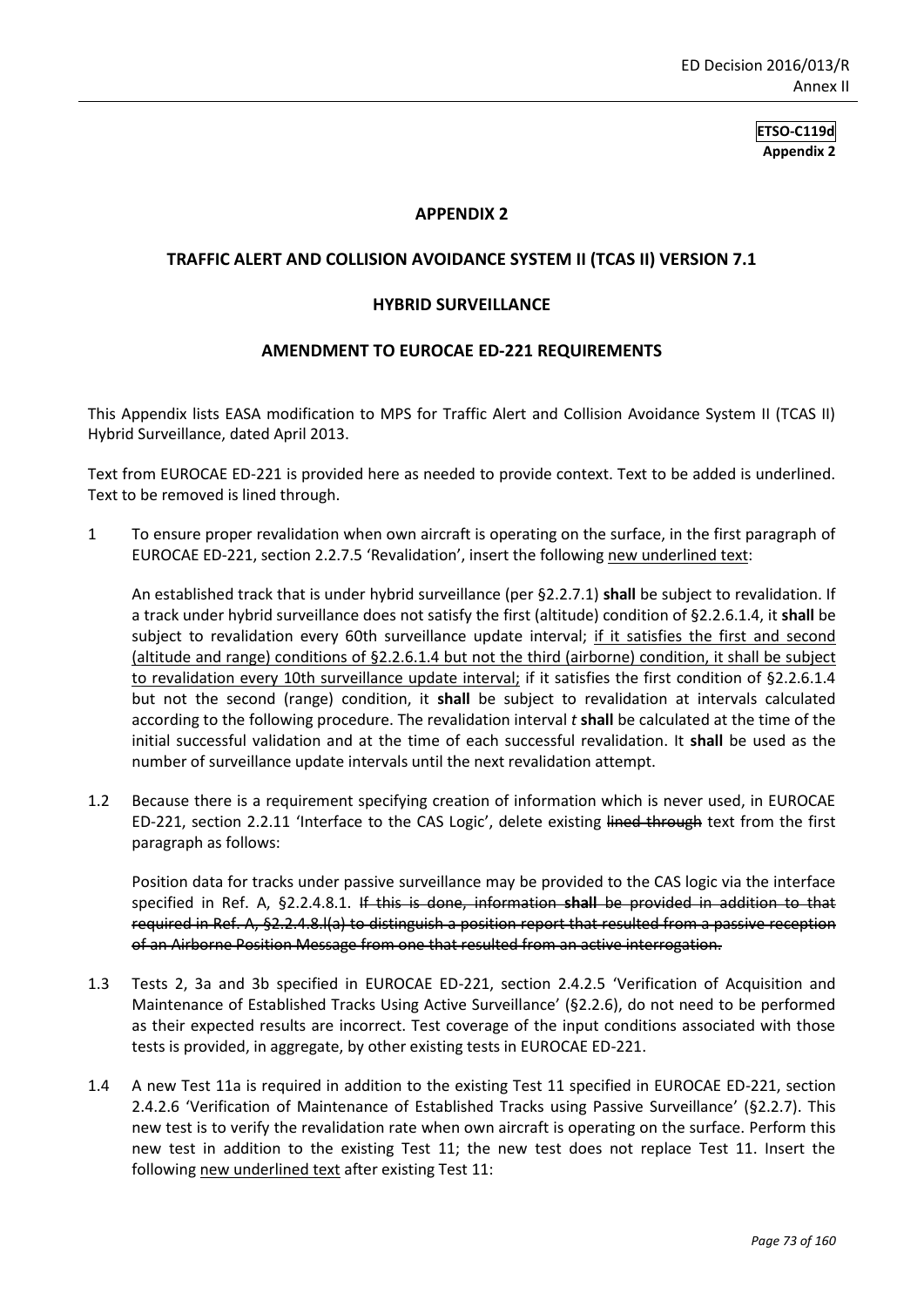#### **Test 11a (Intruder Revalidation Rate when own aircraft is operating on the surface §2.2.7.5)**

This test verifies the revalidation rate when own aircraft is operating on the surface based on the altitude and range criteria for active tracking (§2.2.7.5).

(The following tests may be performed using ADS-B reports or directly decoded ADS-B messages. TIS-B and ADS-R data is not permitted.)

#### Scenario Description

- Intruder 1 shows that when own aircraft is operating on the airport surface and an intruder is within the altitude and range criteria for active surveillance it will be tracked using hybrid surveillance with a 10-second revalidation rate (§2.2.7.5).
- Intruder 2 shows that when own aircraft is operating on the airport surface and an intruder is within the altitude but not the range criteria for active surveillance it will be tracked using hybrid surveillance with a variable revalidation rate according to the requirements in  $(§2.2.7.5).$

TCAS Aircraft Altitude = 0 ft (Ground Level) Altitude Rate = 0 FPM Position = Sydney Radio altitude input = 0 ft Ground Speed is valid and at 0 knots and TCAS Air/Ground (OOGROUN) indicates on-ground.

Intruder Aircraft #1 Altitude = 2 000 ft Altitude Rate = 0 FPM Range = 2 NM Relative Speed = 0 kt At  $T = 100$  the intruder is terminated.

Intruder Aircraft #2 Altitude = 2 000 ft Altitude Rate = 0 FPM Range = 8 NM Relative Speed = 0 kt At T = 100 the intruder is terminated.

#### Success Criteria

For the tests in this section, the revalidation rate for each applicable success criteria was identified using the table in §2.2.7.5. If the implementation uses the equation method, then the revalidation interval can be longer by 10 to 20 seconds. Care should be taken to verify that the success criteria matches the value expected based on the implementation.

#### For each intruder:

The surveillance reports to the CAS logic are present for the duration of the track. Verify that the track is under passive surveillance.

Intruder 1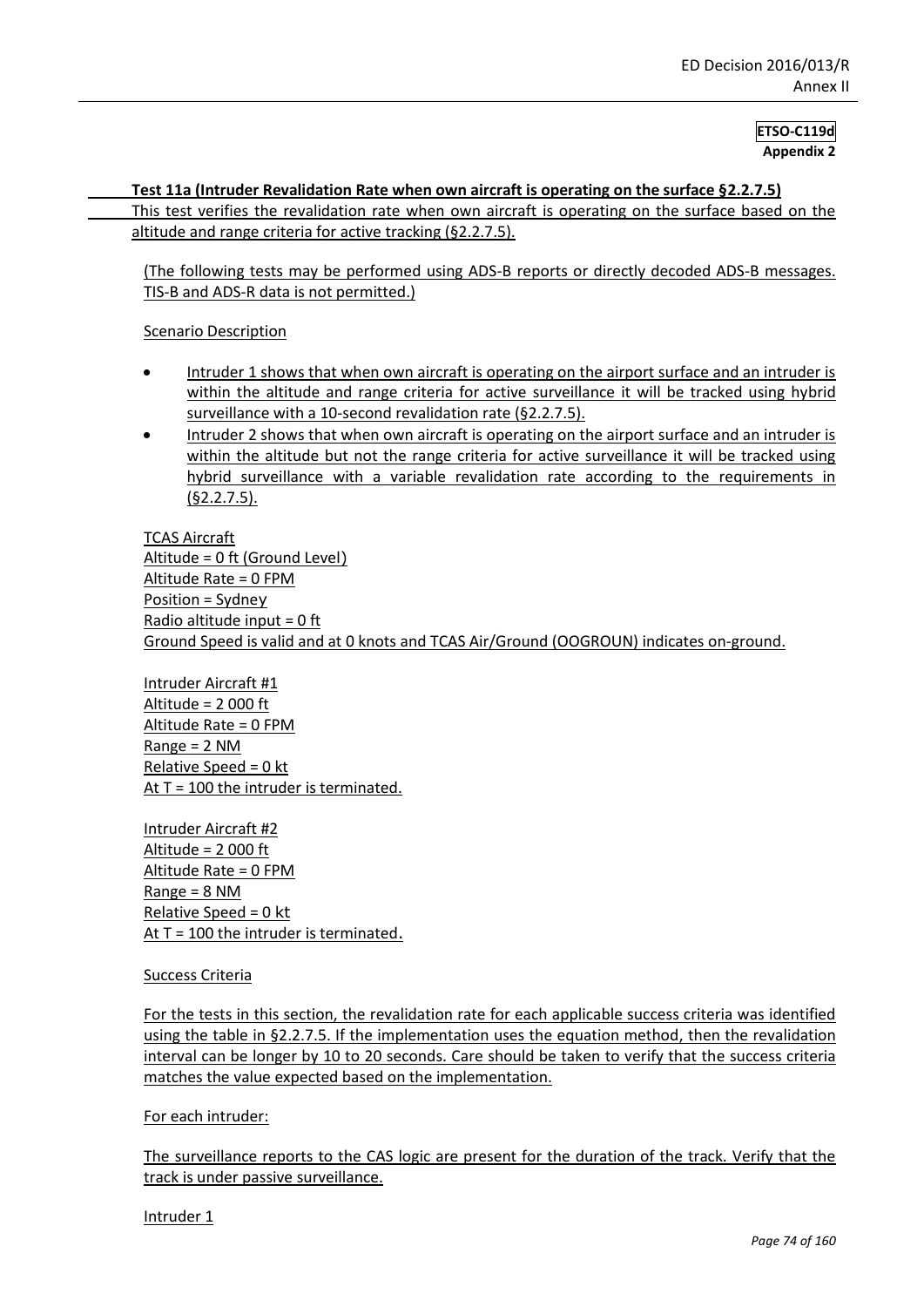Verify that revalidation interrogations are transmitted every 10 seconds.

Intruder 2 Verify that revalidation interrogations are transmitted every 30 seconds.

The revalidation rate for each applicable success criteria was identified using the table in §2.2.7.5. If the implementation uses the equation method, then the revalidation interval can be longer by up to 10 to 20 seconds. Care should be taken to verify that the success criteria matches the value expected based on the implementation.

1.5 EUROCAE ED-221 removes a provision which allowed for larger range calculation errors above ± 60 degrees latitude from RTCA/DO-300, Section 2.2.7.6 (from which ED-221 is derived), but the associated tests were not updated accordingly. To account for the removal of that provision, delete the following lined through text from EUROCAE ED-221, sections 2.4.2.8 'Verification of Error Budget in Computing Slant Range from Passive Data' and 2.4.2.10 'Verification of DF17 Decoding', and insert as underlined below a clarifying note in Appendix A 'Conversion of Reported Positions to Slant Range', section A.1 'Overview'.

#### **2.4.2.8 Verification of Error Budget in Computing Slant Range from Passive Data**

(…)

If the test method is used to demonstrate compliance with the requirement, then this paragraph describes one potential scenario. Own aircraft and intruder aircraft are travelling towards each other at 600 kt at high latitude (near 60 degrees). If the error between the passive range estimate and active range measurement is less than 145 meters then the intent of the requirement is met. The error in range computation of tests at slower closure rates can be used to extrapolate or predict errors at the 1 200 kt closure rate.

(…)

#### **2.4.2.10 Verification of DF17 Decoding**

(…)

Success Criteria

All Intruders.

For all of the Intruders with Latitudes within  $\pm 60$  degrees, verify that the range for each intruder is within 145 m of the calculated range identified in Table 3.

For all of the Intruders with Latitudes within  $\pm 60$  degrees, verify that the bearing for each intruder is within 3 degrees of the calculated bearing identified in Table 3.

Verify that the error in range from the calculated range does not use more of the error budget allowed for range based on the completion of Test §2.4.2.8 (Verification of Error Budget in Computing Slant Range from Passive Data) Test 1.